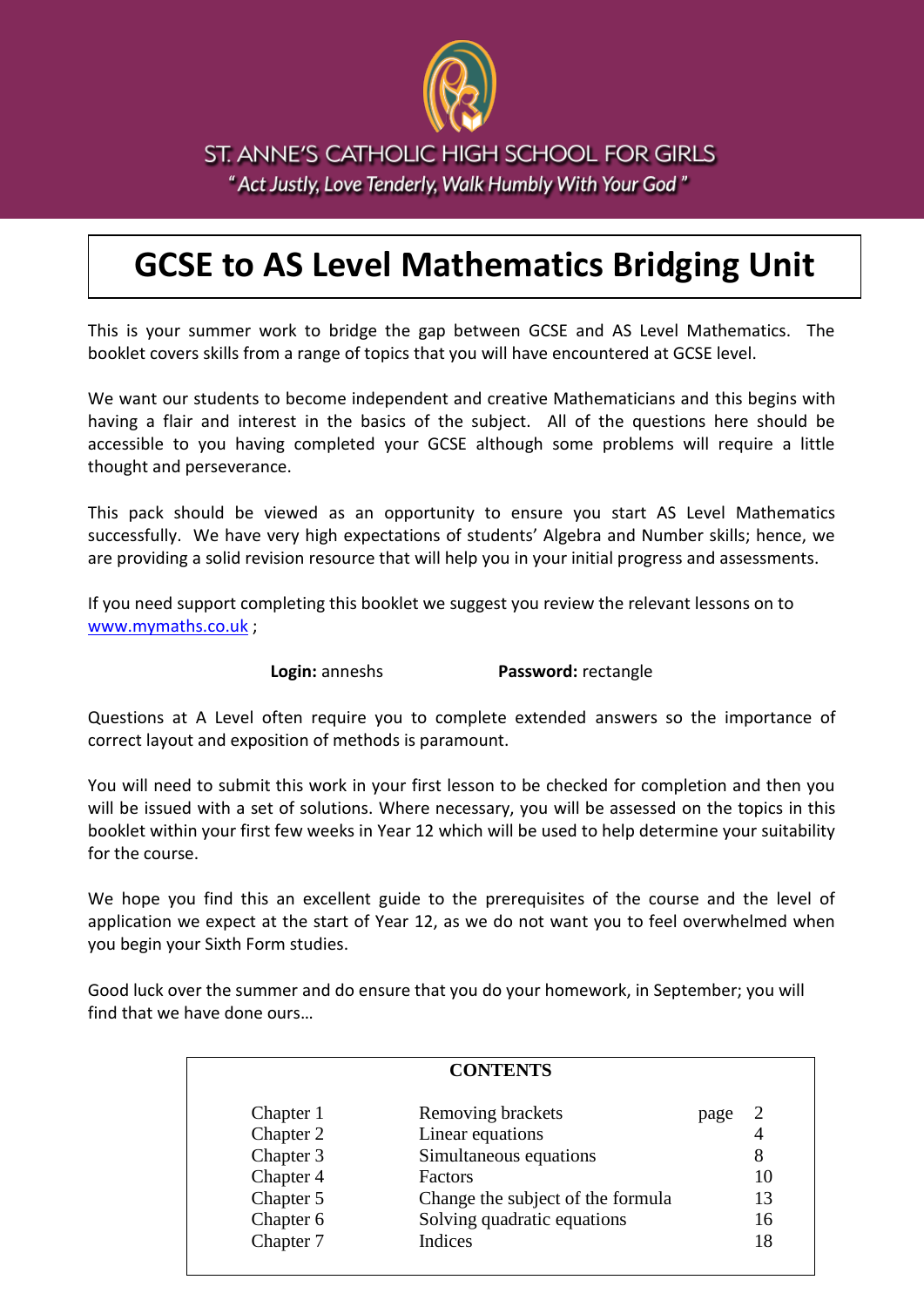# **Chapter 1: REMOVING BRACKETS**

To remove a single bracket, we multiply every term in the bracket by the number or the expression on the outside:

**Examples**

1)  $\qquad \qquad \begin{array}{c} 6 \\ 3(x + 2y) = 3x + 6y \end{array}$ 2)  $-2(2x-3) = (-2)(2x) + (-2)(-3)$  $= -4x + 6$ 

To expand two brackets, we must multiply everything in the first bracket by everything in the second bracket. We can do this in a variety of ways, including

\* the smiley face method

- \* FOIL (Fronts Outers Inners Lasts)
- \* using a grid.

#### **Examples**:

1) 
$$
(x + 1)(x + 2) = x(x + 2) + 1(x + 2)
$$

$$
\quad \text{or} \quad
$$

$$
\overline{X}
$$

 $= x^2 + 3x + 2$ 

$$
(x+1)(x+2) = x2 + 2 + 2x + x
$$
  
= x<sup>2</sup> + 3x + 2

or

$$
\begin{array}{c|cc}\n & x & 1 \\
\hline\nx & x^2 & x \\
\hline\n2 & 2x & 2\n\end{array}
$$
\n
$$
(x+1)(x+2) = x^2 + 2x + x + 2
$$
\n
$$
= x^2 + 3x + 2
$$

2) 
$$
(x-2)(2x+3) = x(2x+3) - 2(2x+3)
$$

$$
= 2x^2 + 3x - 4x - 6
$$

$$
= 2x^2 - x - 6
$$

or

$$
(x-2)(2x+3) = 2x^2 - 6 + 3x - 4x = 2x^2 - x - 6
$$

or

$$
\begin{array}{|c|c|c|c|c|}\n\hline\n & x & -2 & (2x+3)(x-2) & = 2x^2 + 3x - 4x - 6 \\
\hline\n & 3 & 3x & -6 & 2x^2 - x - 6\n\end{array}
$$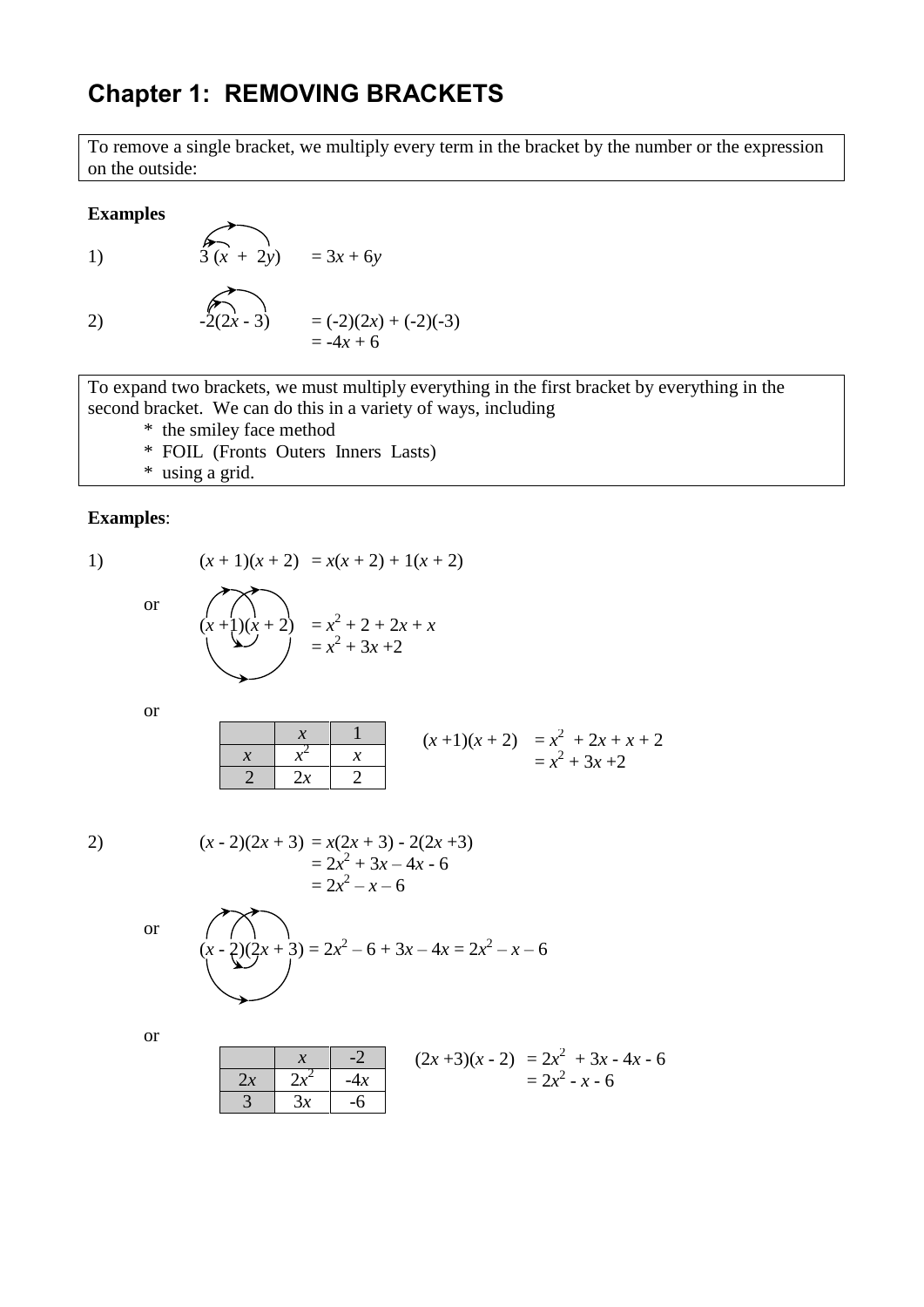**EXERCISE A** Multiply out the following brackets and simplify.

- 1.  $7(4x + 5)$
- 2. -3(5*x* 7)
- 3.  $5a-4(3a-1)$
- 4.  $4y + y(2 + 3y)$
- 5.  $-3x (x + 4)$
- 6.  $5(2x-1)-(3x-4)$
- 7.  $(x+2)(x+3)$
- 8.  $(t 5)(t 2)$
- 9.  $(2x + 3y)(3x 4y)$
- 10.  $4(x 2)(x + 3)$
- 11.  $(2y 1)(2y + 1)$
- 12.  $(3 + 5x)(4 x)$

### **Two Special Cases**

**Perfect Square:** Difference of two squares:  $(x + a)^2 = (x + a)(x + a) = x^2 + 2ax + a^2$  $(x - a)(x + a) = x^2 - a^2$  $(2x-3)^2 = (2x-3)(2x-3) = 4x^2$  $(x-3)(x+3) = x^2 - 3^2$  $=x^2-9$ 

**EXERCISE B** Multiply out

- 1.  $(x-1)^2$
- 2.  $(3x+5)^2$
- 3.  $(7x 2)^2$
- 4.  $(x+2)(x-2)$
- 5.  $(3x+1)(3x-1)$
- 6.  $(5y-3)(5y+3)$

#### **More help**:

[http://www.mymaths.co.uk/tasks/library/loadLesson.asp?title=brackets/bracketsMovie&taskID=11](http://www.mymaths.co.uk/tasks/library/loadLesson.asp?title=brackets/bracketsMovie&taskID=1150) [50](http://www.mymaths.co.uk/tasks/library/loadLesson.asp?title=brackets/bracketsMovie&taskID=1150)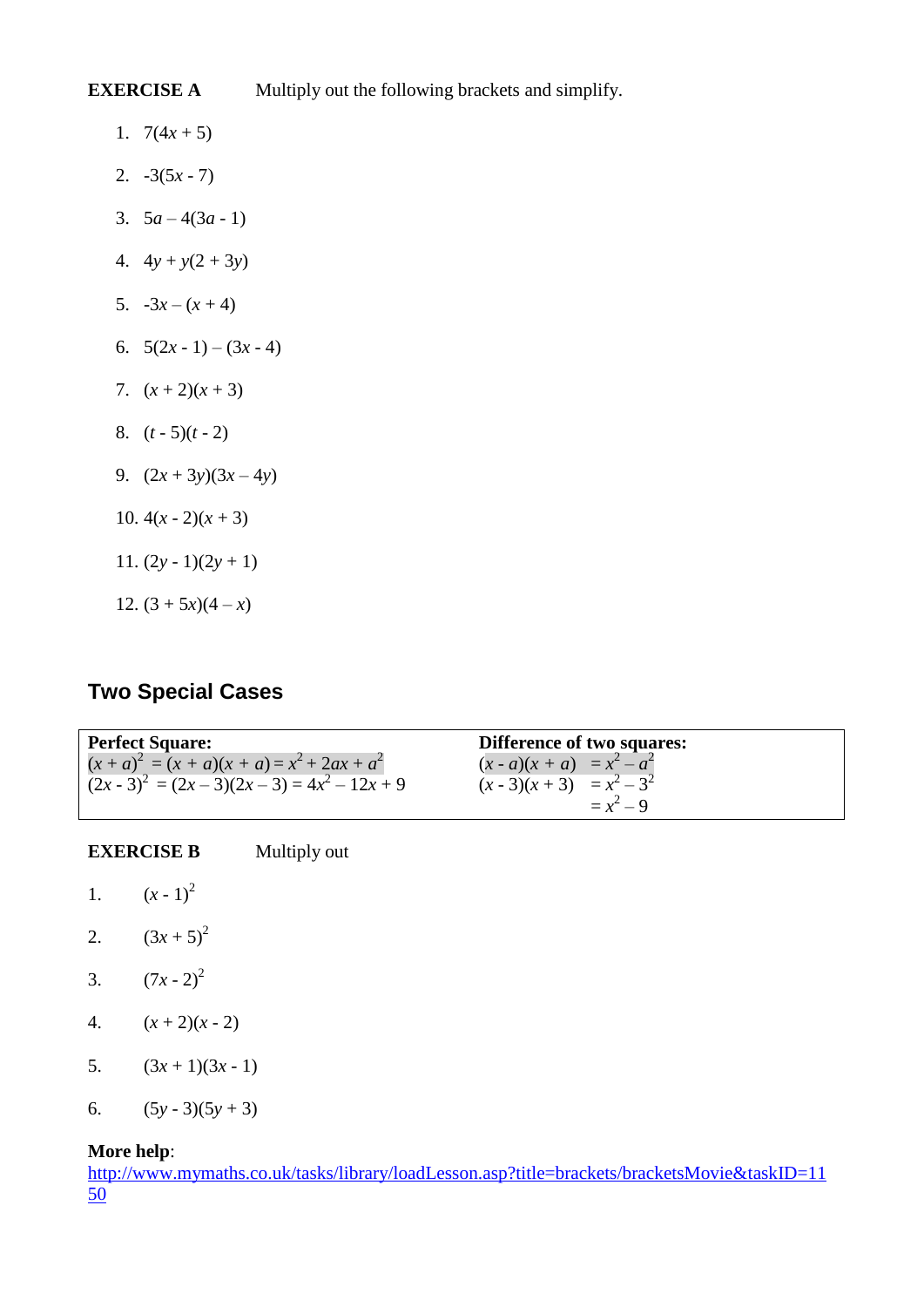# **Chapter 2: LINEAR EQUATIONS**

When solving an equation, you must remember that whatever you do to one side must also be done to the other. You are therefore allowed to

- add the same amount to both side
- subtract the same amount from each side
- multiply the whole of each side by the same amount
- divide the whole of each side by the same amount.

If the equation has unknowns on both sides, you should collect all the letters onto the same side of the equation.

If the equation contains brackets, you should start by expanding the brackets.

A linear equation is an equation that contains numbers and terms in *x*. A linear equation does not contain any  $x^2$  or  $x^3$  terms.

**More help** on solving equations can be obtained by downloading the leaflet available at this website: <http://www.mathcentre.ac.uk/resources/workbooks/mathcentre/web-simplelinear.pdf>

**Example 1**: Solve the equation  $64 - 3x = 25$ 

**Solution**: There are various ways to solve this equation. One approach is as follows:

| Step 1: Add 3x to both sides (so that the x term is positive): | $64 = 3x + 25$ |
|----------------------------------------------------------------|----------------|
| Step 2: Subtract 25 from both sides:                           | $39 = 3x$      |
| Step 3: Divide both sides by 3:                                | $13 = x$       |

So the solution is  $x = 13$ .

**Example 2:** Solve the equation  $6x + 7 = 5 - 2x$ .

| <b>Solution:</b><br>Step 1: Begin by adding $2x$ to both sides<br>(to ensure that the $x$ terms are together on the same side) | $8x + 7 = 5$       |
|--------------------------------------------------------------------------------------------------------------------------------|--------------------|
| Step 2: Subtract 7 from each side:                                                                                             | $8x = -2$          |
| Step 3: Divide each side by 8:                                                                                                 | $x = -\frac{1}{4}$ |

**Exercise A**: Solve the following equations, showing each step in your working:

1)  $2x + 5 = 19$  2)  $5x - 2 = 13$  3)  $11 - 4x = 5$ 

4)  $5-7x = -9$  5)  $11 + 3x = 8-2x$  6)  $7x + 2 = 4x - 5$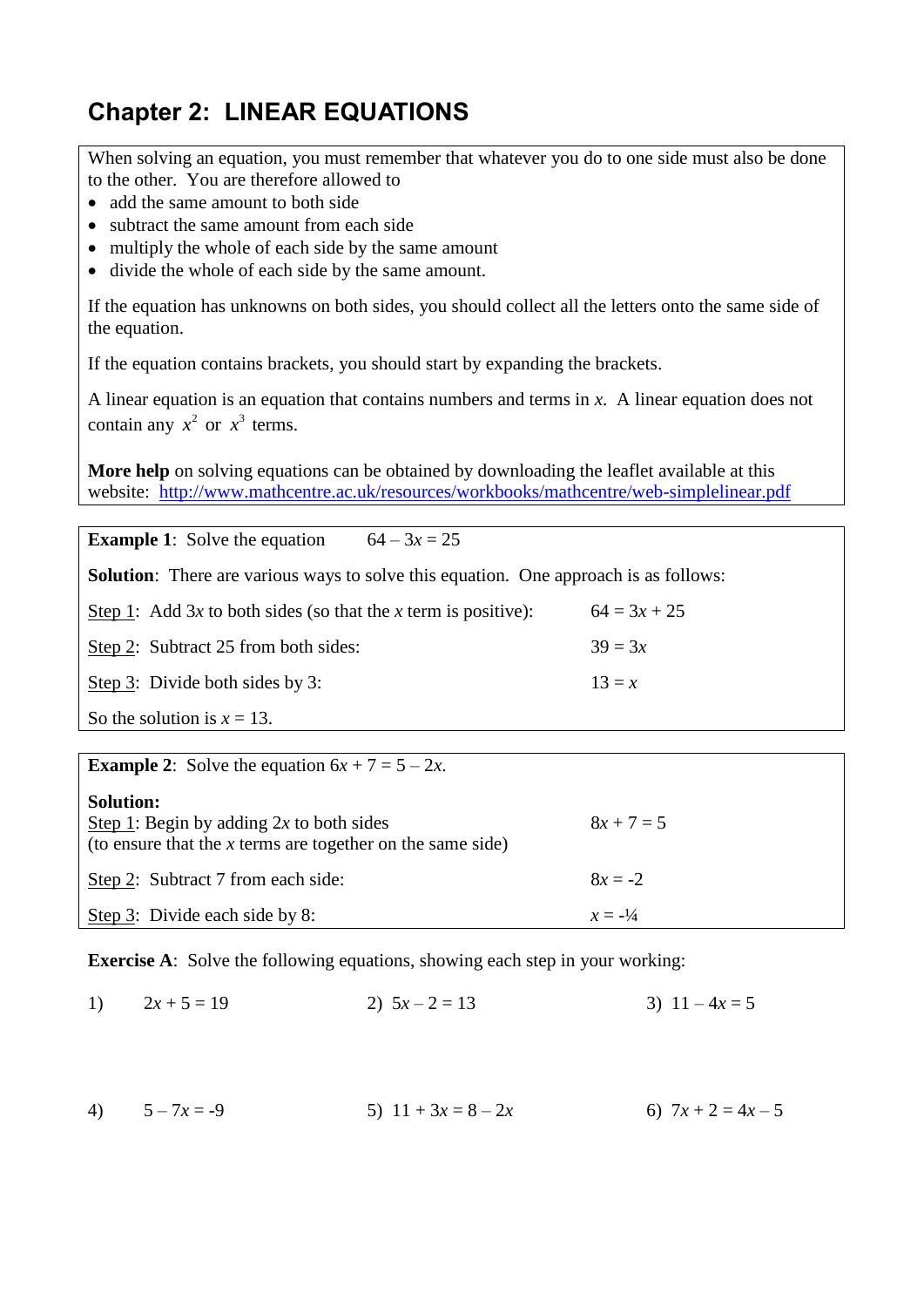| <b>Example 3:</b> Solve the equation                                      | $2(3x-2) = 20 - 3(x + 2)$ |
|---------------------------------------------------------------------------|---------------------------|
| Step 1: Multiply out the brackets:<br>(taking care of the negative signs) | $6x-4=20-3x-6$            |
| Step 2: Simplify the right hand side:                                     | $6x-4=14-3x$              |
| Step 3: Add 3x to each side:                                              | $9x-4=14$                 |
| Step 4: Add 4:                                                            | $9x = 18$                 |
| Step 5: Divide by 9:                                                      | $x=2$                     |

**Exercise B:** Solve the following equations.

1)  $5(2x-4) = 4$  2)  $4(2-x) = 3(x-9)$ 

| 3) $8-(x+3)=4$ |  | 4) $14-3(2x+3)=2$ |
|----------------|--|-------------------|
|                |  |                   |

More help:

[http://www.mymaths.co.uk/tasks/library/loadLesson.asp?title=equations/solvingEquationsMovie&t](http://www.mymaths.co.uk/tasks/library/loadLesson.asp?title=equations/solvingEquationsMovie&taskID=1182) [askID=1182](http://www.mymaths.co.uk/tasks/library/loadLesson.asp?title=equations/solvingEquationsMovie&taskID=1182)

#### **EQUATIONS CONTAINING FRACTIONS**

When an equation contains a fraction, the first step is usually to multiply through by the denominator of the fraction. This ensures that there are no fractions in the equation.

**Example 4:** Solve the equation  $\frac{y}{2} + 5 = 11$ 2  $\frac{y}{2} + 5 =$ 

**Solution**:

Step 1: Multiply through by 2 (the denominator in the fraction):  $y + 10 = 22$ 

Step 2: Subtract 10:  $y = 12$ 

| <b>Example 5:</b> Solve the equation $\frac{1}{3}(2x+1) = 5$       |           |
|--------------------------------------------------------------------|-----------|
| <b>Solution:</b><br>Step 1: Multiply by 3 (to remove the fraction) | $2x+1=15$ |
| Step 2: Subtract 1 from each side                                  | $2x = 14$ |
| Step $3$ : Divide by 2                                             | $x=7$     |

When an equation contains two fractions, you need to multiply by the lowest common denominator. This will then remove both fractions.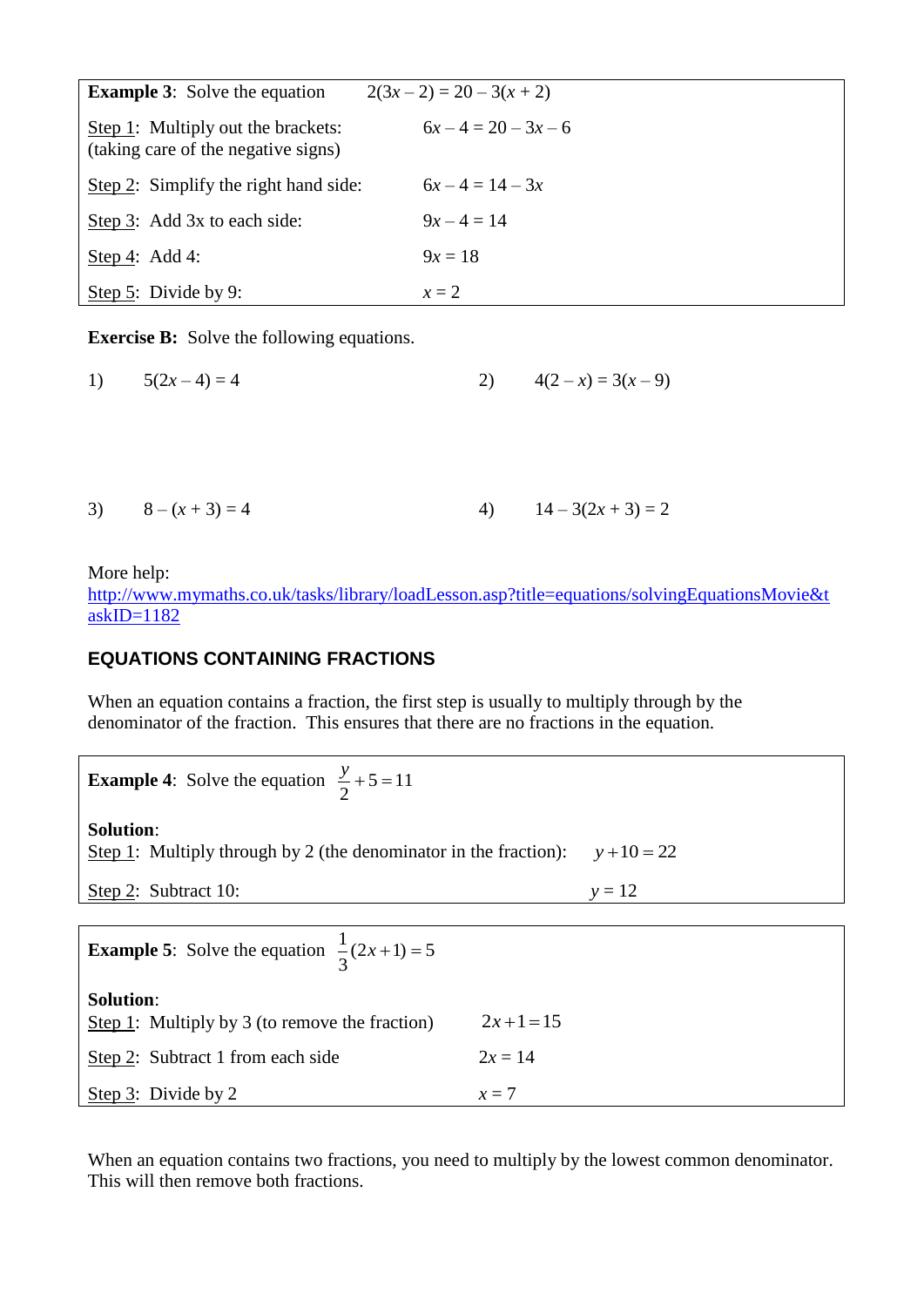| <b>Example 6:</b> Solve the equation $\frac{x+1}{4} + \frac{x+2}{5} = 2$ |                                                                        |
|--------------------------------------------------------------------------|------------------------------------------------------------------------|
| <b>Solution:</b><br>Step 1: Find the lowest common denominator:          | The smallest number that both 4<br>and 5 divide into is 20.            |
| Step 2: Multiply both sides by the lowest common denominator             | $\frac{20(x+1)}{4} + \frac{20(x+2)}{5} = 40$                           |
| Step $3$ : Simplify the left hand side:                                  | $\frac{20(x+1)}{4} + \frac{20(x+2)}{5} = 40$<br>$5(x+1) + 4(x+2) = 40$ |
| Step 4: Multiply out the brackets:                                       | $5x + 5 + 4x + 8 = 40$                                                 |
| Step $5$ : Simplify the equation:                                        | $9x + 13 = 40$                                                         |
| Step 6: Subtract 13                                                      | $9x = 27$                                                              |
| Step 7: Divide by 9:                                                     | $x=3$                                                                  |

|                        | <b>Solution</b> : The lowest number that 4 and 6 go into is 12. So we multiply every term by 12: |
|------------------------|--------------------------------------------------------------------------------------------------|
|                        | $12x + \frac{12(x-2)}{4} = 24 - \frac{12(3-5x)}{6}$                                              |
| Simplify               | $12x+3(x-2) = 24-2(3-5x)$                                                                        |
| <b>Expand brackets</b> | $12x+3x-6=24-6+10x$                                                                              |
| Simplify               | $15x-6=18+10x$                                                                                   |
| Subtract $10x$         | $5x-6=18$                                                                                        |
| Add 6                  | $5x = 24$                                                                                        |
| Divide by 5            | $x = 4.8$                                                                                        |

**Exercise C**: Solve these equations

1) 
$$
\frac{1}{2}(x+3) = 5
$$
 2)  $\frac{2x}{3} - 1 = \frac{x}{3} + 4$ 

3) 
$$
\frac{y}{4} + 3 = 5 - \frac{y}{3}
$$
 4)  $\frac{x-2}{7} = 2 + \frac{3-x}{14}$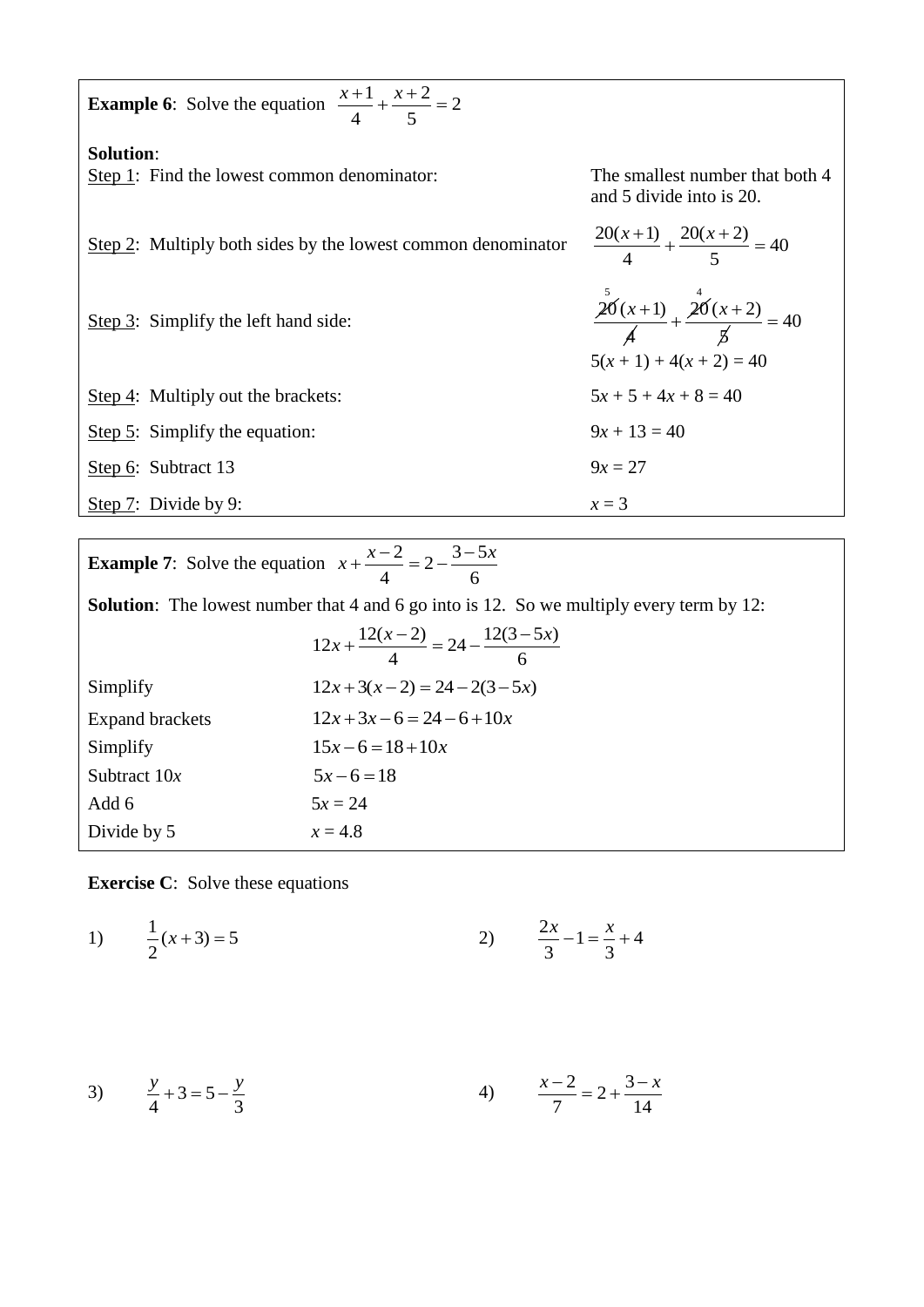**Exercise C (continued)**

5) 
$$
\frac{7x-1}{2} = 13 - x
$$
 6) 
$$
\frac{y-1}{2} + \frac{y+1}{3} = \frac{2y+5}{6}
$$

7) 
$$
2x + \frac{x-1}{2} = \frac{5x+3}{3}
$$
   
8)  $2 - \frac{5}{x} = \frac{10}{x} - 1$ 

More help:

[http://www.mymaths.co.uk/tasks/library/loadLesson.asp?title=equations/solvingEquationsWithFrac](http://www.mymaths.co.uk/tasks/library/loadLesson.asp?title=equations/solvingEquationsWithFractions&taskID=1183) [tions&taskID=1183](http://www.mymaths.co.uk/tasks/library/loadLesson.asp?title=equations/solvingEquationsWithFractions&taskID=1183)

#### **FORMING EQUATIONS**

**Example 8:** Find three consecutive numbers so that their sum is 96.

**Solution:** Let the first number be *n*, then the second is  $n + 1$  and the third is  $n + 2$ . Therefore  $n + (n + 1) + (n + 2) = 96$  $3n + 3 = 96$  $3n = 93$ *n* = 31 So the numbers are 31, 32 and 33.

#### **Exercise D:**

- 1) Find 3 consecutive even numbers so that their sum is 108.
- 2) The perimeter of a rectangle is 79 cm. One side is three times the length of the other. Form an equation and hence find the length of each side.
- 3) Two girls have 72 photographs of celebrities between them. One gives 11 to the other and finds that she now has half the number her friend has. Form an equation, letting *n* be the number of photographs one girl had at the **beginning**. Hence find how many each has **now**.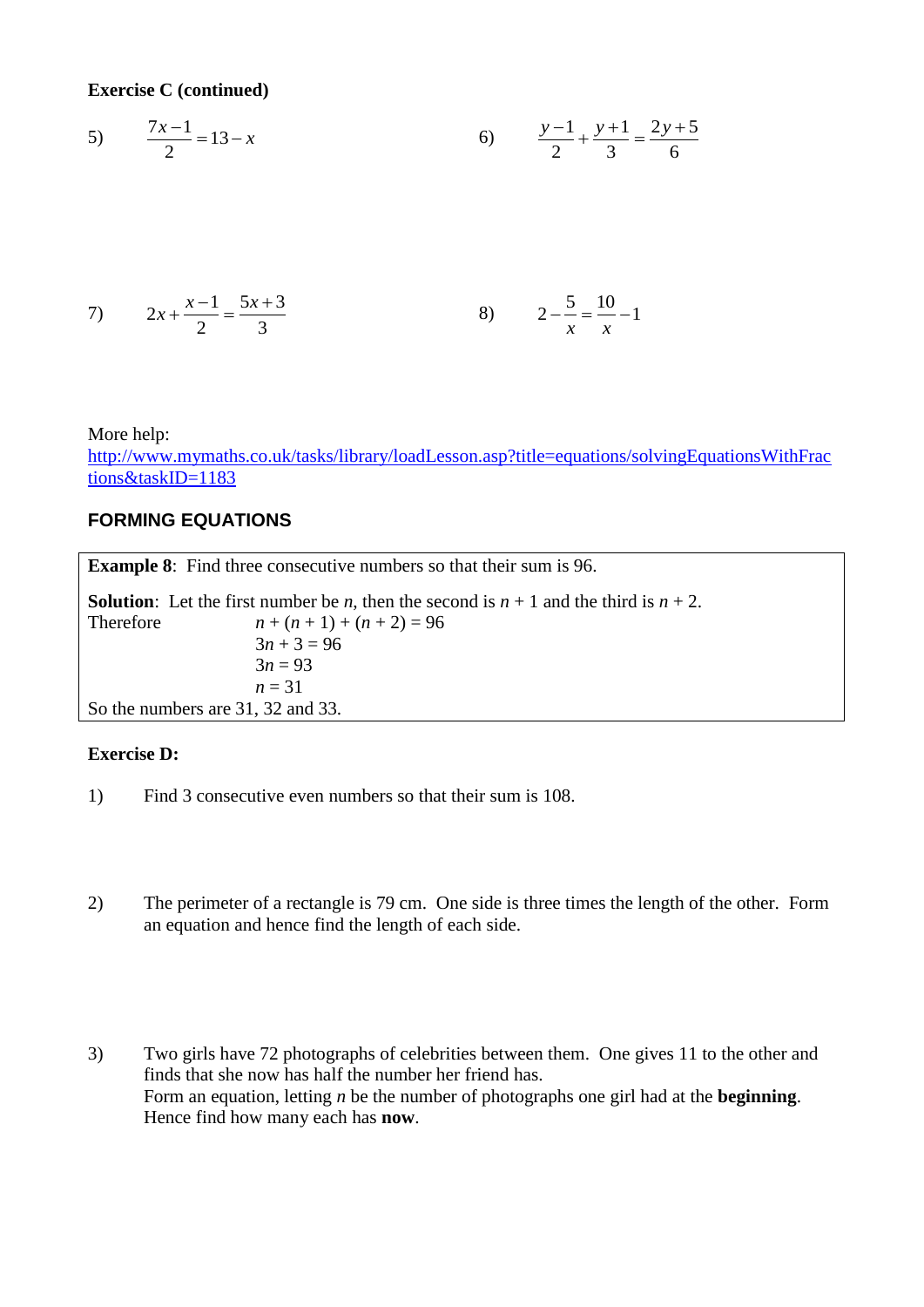# **Chapter 3: SIMULTANEOUS EQUATIONS**

| An example of a pair of simultaneous equations is $3x + 2y = 8$ 0 |                   |  |
|-------------------------------------------------------------------|-------------------|--|
|                                                                   | $5x + y = 11$ (2) |  |

In these equations, *x* and *y* stand for two numbers. We can solve these equations in order to find the values of *x* and *y* by eliminating one of the letters from the equations.

In these equations it is simplest to eliminate *y*. We do this by making the coefficients of *y* the same in both equations. This can be achieved by multiplying equation  $\circledcirc$  by 2, so that both equations contain 2*y*:

$$
3x + 2y = 8
$$
  
 
$$
10x + 2y = 22
$$
 
$$
2 \times 2 = 3
$$

To eliminate the *y* terms, we subtract equation  $\circled{3}$  from equation  $\circled{0}$ . We get:  $7x = 14$ i.e.  $x=2$ 

To find y, we substitute  $x = 2$  into one of the original equations. For example if we put it into  $\oslash$ :  $10 + y = 11$  $y = 1$ 

Therefore the solution is  $x = 2$ ,  $y = 1$ .

**Remember:** You can check your solutions by substituting both x and y into the original equations.

| <b>Example:</b> Solve | $2x + 5y = 16$ ① |  |
|-----------------------|------------------|--|
|                       | $3x-4y=1$ (2)    |  |

**Solution**: We begin by getting the same number of *x* or *y* appearing in both equation. We can get 20*y* in both equations if we multiply the top equation by 4 and the bottom equation by 5:

$$
8x + 20y = 64
$$
 ③  

$$
15x - 20y = 5
$$
 ④

As the SIGNS in front of 20*y* are DIFFERENT, we can eliminate the *y* terms from the equations by ADDING:

> $23x = 69$  3+4 i.e.  $x = 3$

Substituting this into equation  $\mathcal{D}$  gives:

| $6 + 5y = 16$                       |           |
|-------------------------------------|-----------|
|                                     | $5y = 10$ |
| So                                  | $y = 2$   |
| The solution is $x = 3$ , $y = 2$ . |           |
|                                     |           |

If you need **more help** on solving simultaneous equations, you can download a booklet from the following website:

<http://www.mathcentre.ac.uk/resources/workbooks/mathcentre/web-simultaneous1.pdf>

[http://www.mymaths.co.uk/tasks/library/loadLesson.asp?title=simultaneous/simEquMovieHard&ta](http://www.mymaths.co.uk/tasks/library/loadLesson.asp?title=simultaneous/simEquMovieHard&taskID=1174)  $skID=1174$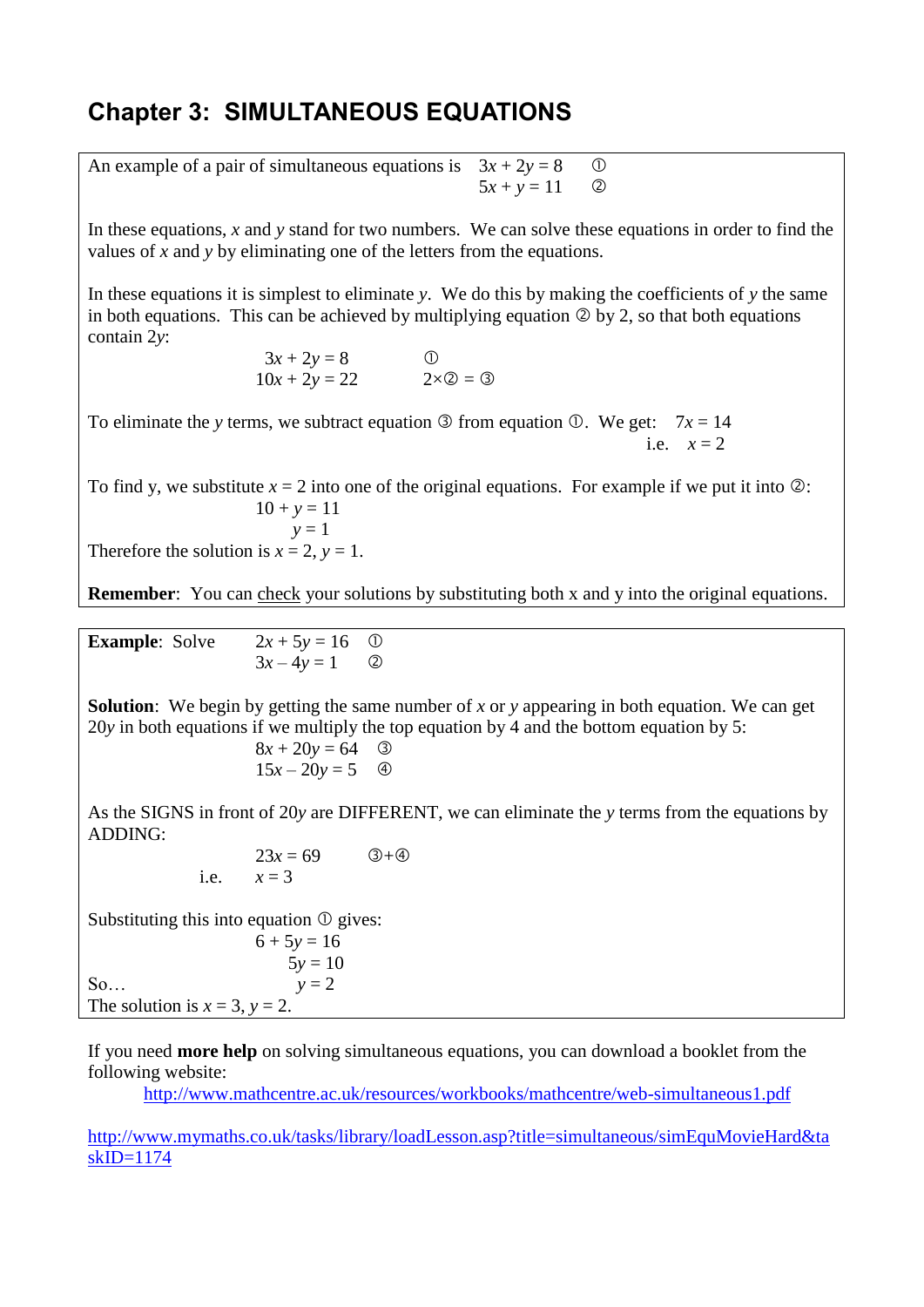# **Exercise**:

Solve the pairs of simultaneous equations in the following questions:

1) 
$$
x + 2y = 7
$$
  
  $3x + 2y = 9$   
2)  $x + 3y = 0$   
  $3x + 2y = -7$ 

3) 
$$
3x-2y = 4
$$
  
\n $2x + 3y = -6$   
\n4)  $9x-2y = 25$   
\n $4x-5y = 7$ 

5) 
$$
4a + 3b = 22
$$
  
\n $5a - 4b = 43$   
\n $2p + 5q = 14$   
\n $5q + 3q = 15$   
\n $3p + 3q = 15$   
\n $2p + 5q = 14$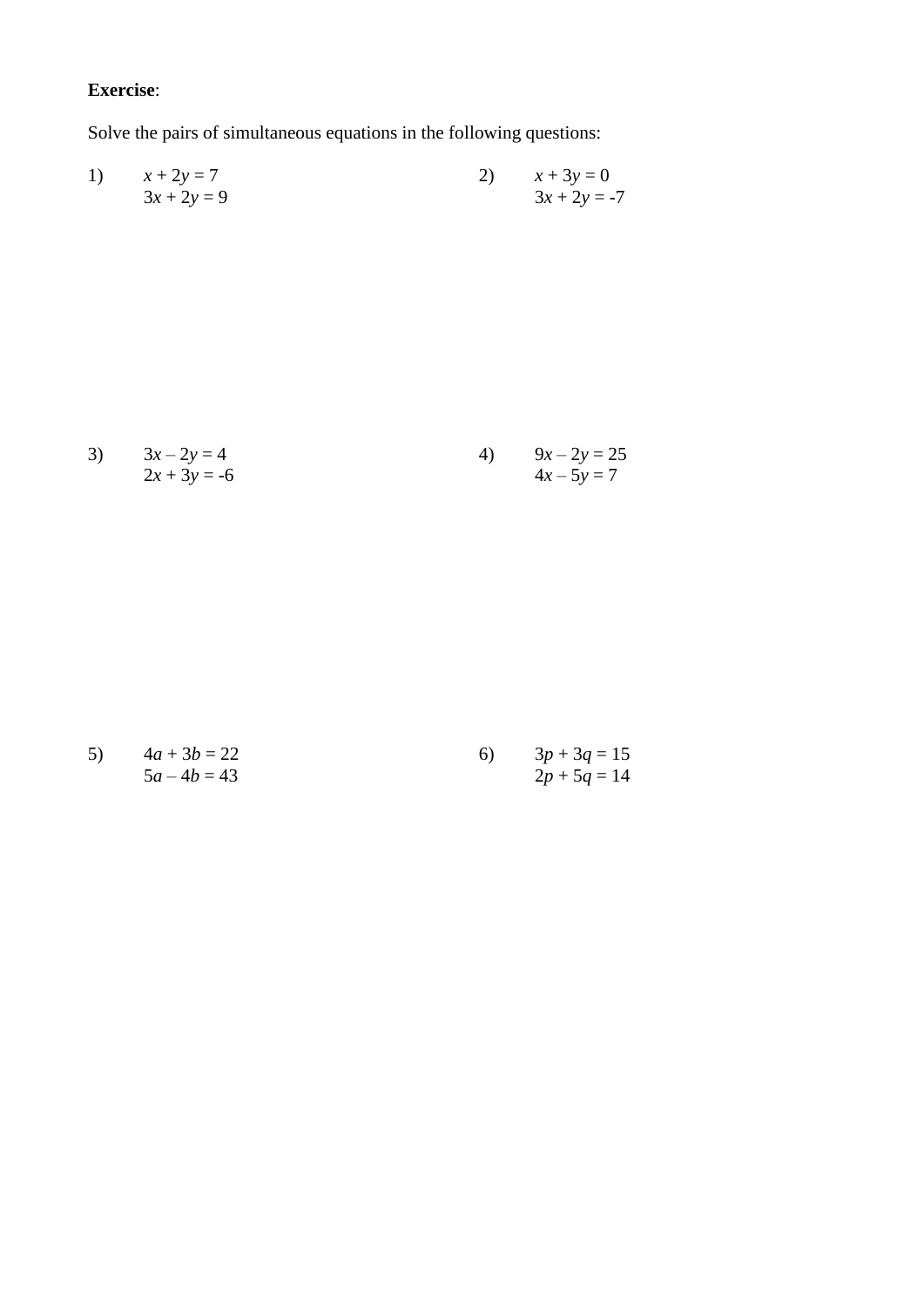# **Chapter 4: FACTORISING**

### **Common factors**

We can factorise some expressions by taking out a common factor.

| <b>Example 1:</b> | Factorise $12x - 30$                                                           |
|-------------------|--------------------------------------------------------------------------------|
| <b>Solution:</b>  | 6 is a common factor to both 12 and 30. We can therefore factorise by taking 6 |
|                   | outside a bracket:                                                             |
|                   | $12x - 30 = 6(2x - 5)$                                                         |
|                   |                                                                                |
| <b>Example 2:</b> | Factorise $6x^2 - 2xy$                                                         |
| <b>Solution:</b>  | 2 is a common factor to both 6 and 2. Both terms also contain an x.            |
|                   | So we factorise by taking $2x$ outside a bracket.                              |
|                   | $6x^2 - 2xy = 2x(3x - y)$                                                      |
|                   |                                                                                |
|                   |                                                                                |
| <b>Example 3:</b> | Factorise $9x^3y^2 - 18x^2y$                                                   |
|                   |                                                                                |
| <b>Solution:</b>  | 9 is a common factor to both 9 and 18.                                         |
|                   | The highest power of x that is present in both expressions is $x^2$ .          |
|                   | There is also a y present in both parts.                                       |
|                   | So we factorise by taking $9x^2y$ outside a bracket:                           |
|                   | $9x^3y^2 - 18x^2y = 9x^2y(xy - 2)$                                             |
|                   |                                                                                |
|                   |                                                                                |
| <b>Example 4:</b> | Factorise $3x(2x-1) - 4(2x-1)$                                                 |
|                   |                                                                                |
| <b>Solution:</b>  | There is a common bracket as a factor.                                         |
|                   | So we factorise by taking $(2x - 1)$ out as a factor.                          |
|                   | The expression factorises to $(2x-1)(3x-4)$                                    |
|                   |                                                                                |

### **Exercise A**

Factorise each of the following

- 1)  $3x + xy$
- 2)  $4x^2 2xy$
- 3)  $pq^2 p^2q$
- 4)  $3pq 9q^2$
- 5)  $2x^3 6x^2$
- 6)  $8a^5b^2 12a^3b^4$
- 7)  $5y(y-1) + 3(y-1)$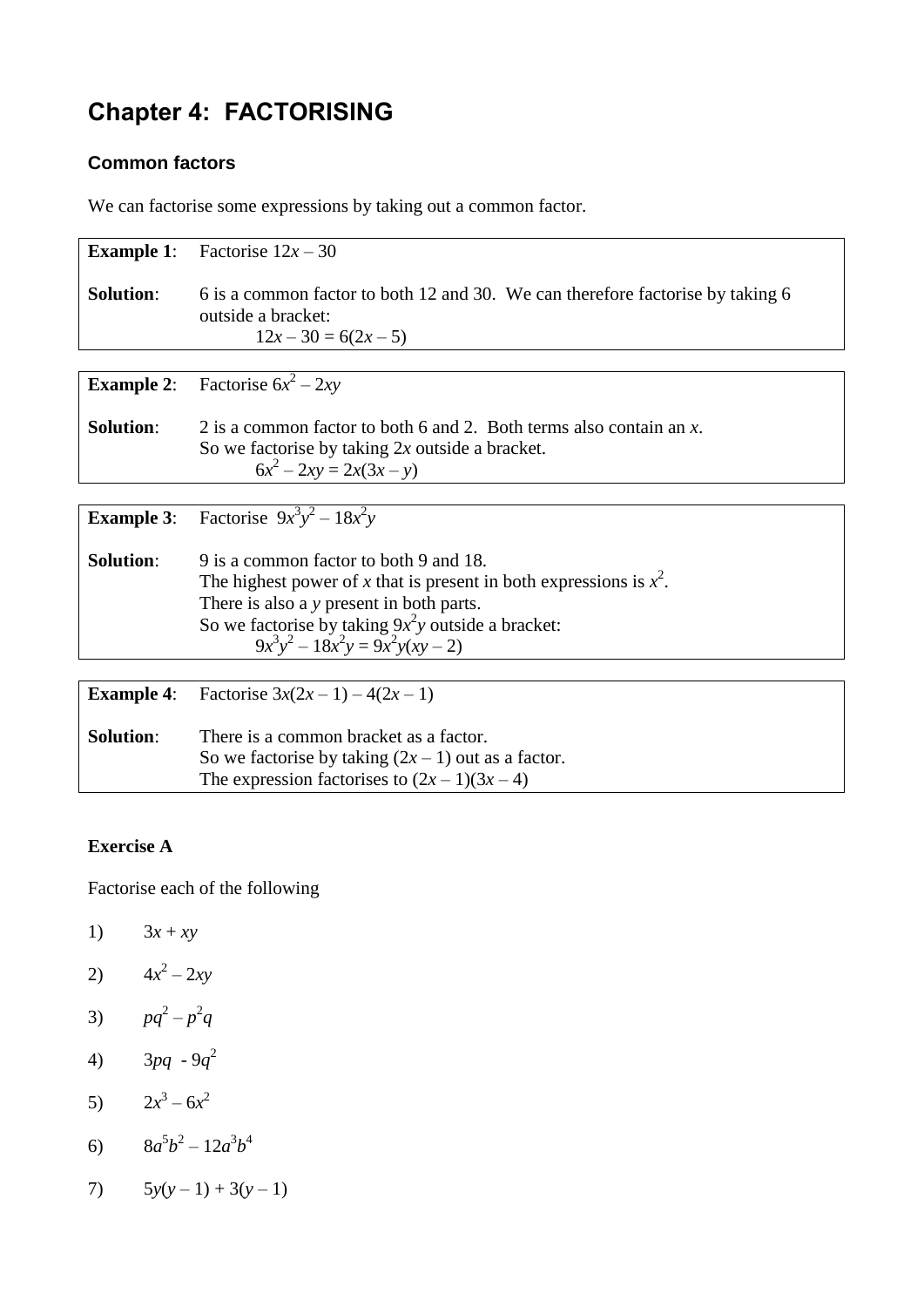#### **Factorising quadratics**

#### **Simple quadratics: Factorising quadratics of the form**  $x^2 + bx + c$ The method is: Step 1: Form two brackets  $(x \dots)(x \dots)$ Step 2: Find two numbers that multiply to give *c* and add to make *b*. These two numbers get written at the other end of the brackets.

**Example 1**: Factorise  $x^2 - 9x - 10$ .

**Solution**: We need to find two numbers that multiply to make -10 and add to make -9. These numbers are -10 and 1. Therefore  $x^2 - 9x - 10 = (x - 10)(x + 1)$ .

#### **General quadratics: Factorising quadratics of the form**  $ax^2 + bx + c$

The method is:

Step 1: Find two numbers that multiply together to make *ac* and add to make *b*.

Step 2: Split up the *bx* term using the numbers found in step 1.

Step 3: Factorise the front and back pair of expressions as fully as possible.

Step 4: There should be a common bracket. Take this out as a common factor.

**Example 2:** Factorise  $6x^2 + x - 12$ .

**Solution**: We need to find two numbers that multiply to make  $6 \times -12 = -72$  and add to make 1. These two numbers are -8 and 9.

Therefore, 6*x*

 $x^2 + x - 12 = 6x^2 - 8x + 9x - 12$  $= 2x(3x-4) + 3(3x-4)$  (the two brackets must be identical)  $=(3x-4)(2x+3)$ 

**Difference of two squares: Factorising quadratics of the form**  $x^2 - a^2$ 

Remember that  $x^2 - a^2 = (x + a)(x - a)$ . Therefore:  $x^2-9=x^2-3^2=(x+3)(x-3)$  $16x^{2} - 25 = (2x)^{2} - 5^{2} = (2x + 5)(2x - 5)$ Also notice that:  $2x^{2} - 8 = 2(x^{2} - 4) = 2(x + 4)(x - 4)$ and  $3x^{3} - 48xy^{2} = 3x(x^{2} - 16y^{2}) = 3x(x + 4y)(x - 4y)$ 

#### **Factorising by pairing**

We can factorise expressions like  $2x^2 + xy - 2x - y$  using the method of factorising by pairing:

$$
2x2 + xy - 2x - y = x(2x + y) - 1(2x + y)
$$
 (factorise front and back pairs, ensuring both brackets are identical)  
=  $(2x + y)(x - 1)$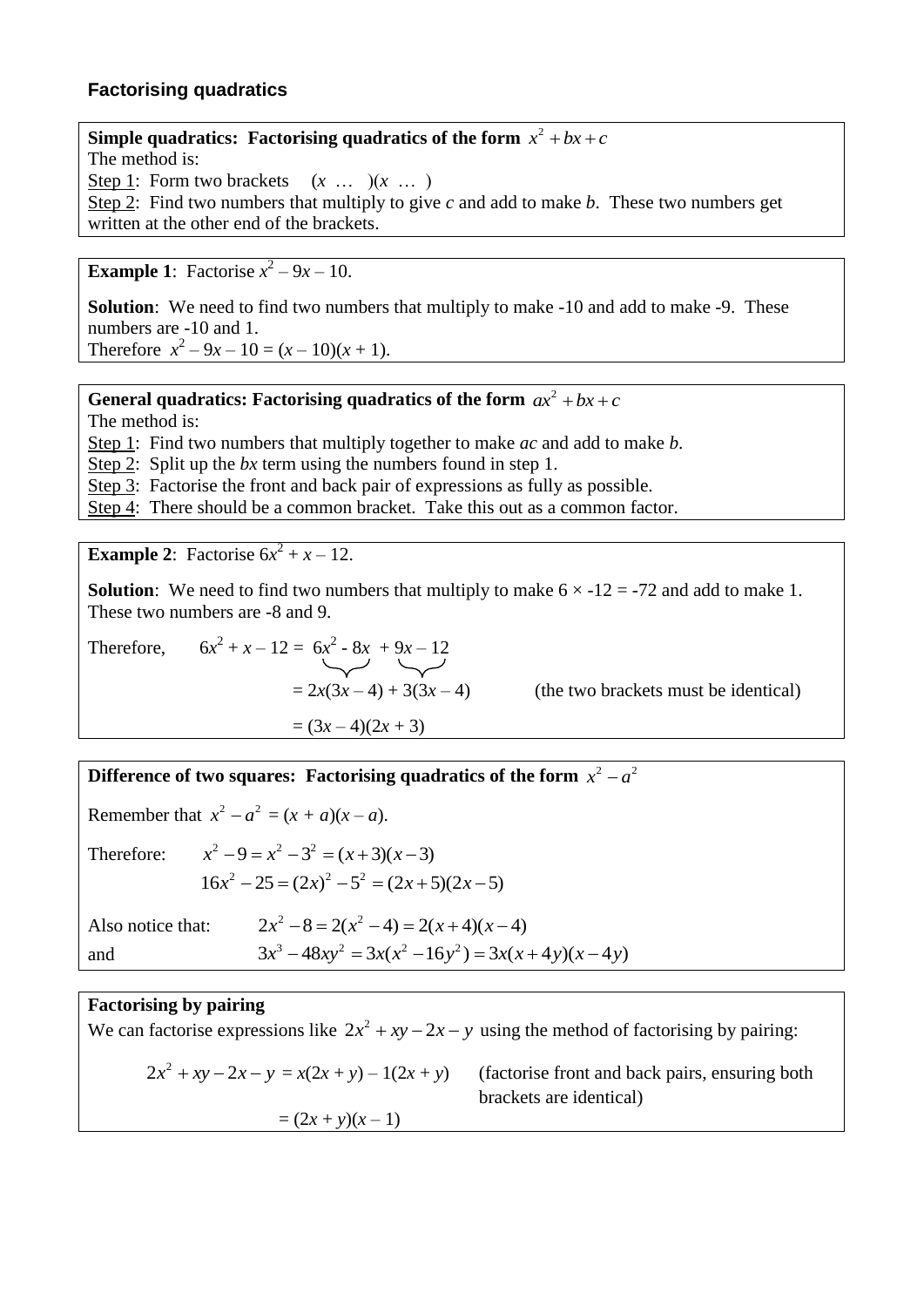If you need **more help** with factorising, you can download a booklet from this website: <http://www.mathcentre.ac.uk/resources/workbooks/mathcentre/web-factorisingquadratics.pdf>

[http://www.mymaths.co.uk/tasks/library/loadLesson.asp?title=factorising/factoriseHigher&taskID=](http://www.mymaths.co.uk/tasks/library/loadLesson.asp?title=factorising/factoriseHigher&taskID=1156) [1156](http://www.mymaths.co.uk/tasks/library/loadLesson.asp?title=factorising/factoriseHigher&taskID=1156)

#### **Exercise B**

Factorise

- 1)  $x^2 - x - 6$
- 2)  $x^2 + 6x 16$
- 3)  $2x^2 + 5x + 2$
- 4)  $2x^2 - 3x$ (factorise by taking out a common factor)
- 5)  $3x^2 + 5x - 2$
- 6)  $2y^2 + 17y + 21$
- 7)  $7y^2 10y + 3$
- 8)  $10x^2 + 5x 30$
- 9)  $4x^2 25$
- 10)  $x^2 3x xy + 3y^2$
- 11)  $4x^2-12x+8$
- 12)  $16m^2 81n^2$
- 13)  $4y^3 9a^2y$
- 14)  $8(x+1)^2 2(x+1) 10$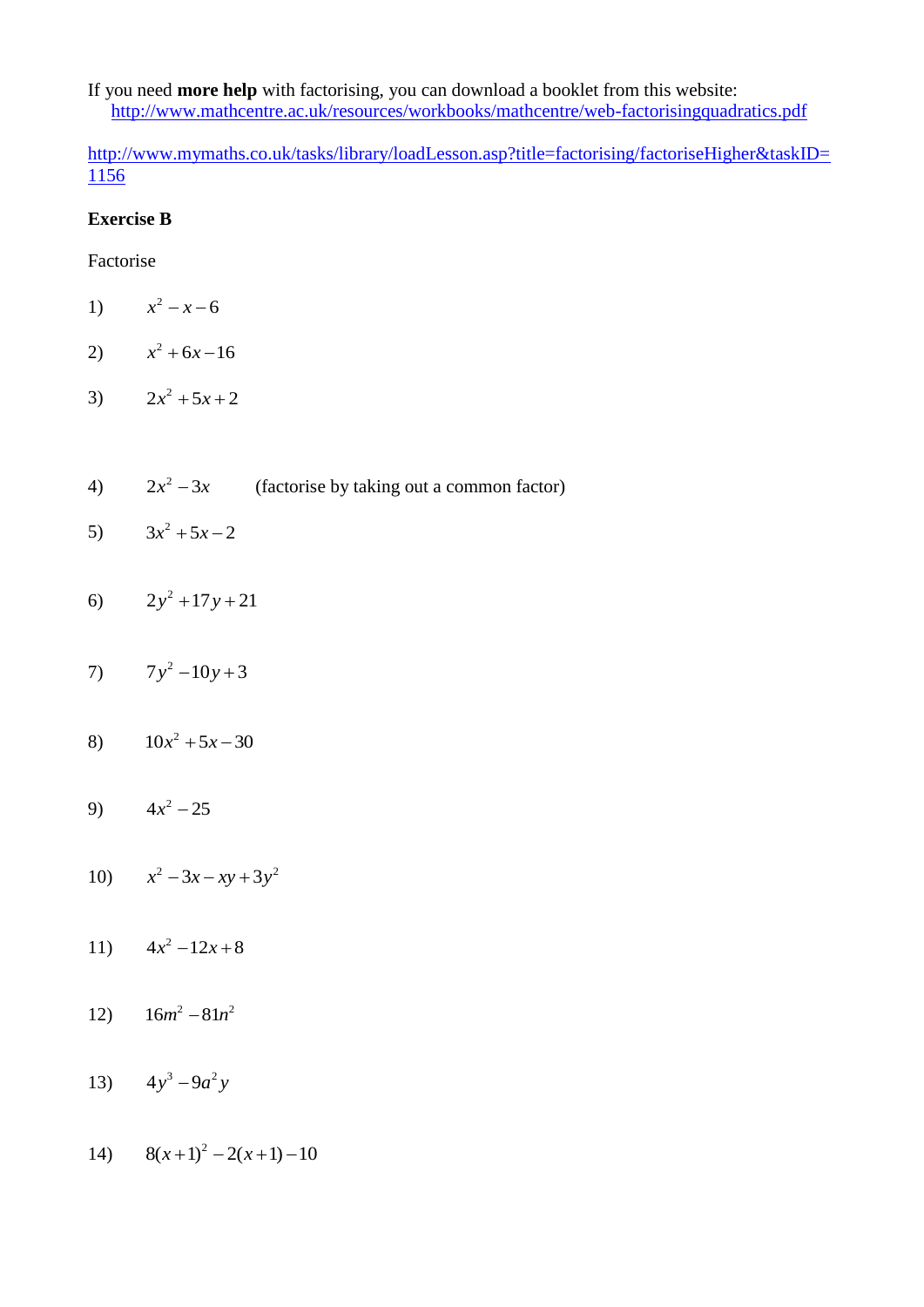# **Chapter 5: CHANGING THE SUBJECT OF A FORMULA**

We can use algebra to change the subject of a formula. Rearranging a formula is similar to solving an equation – we must do the same to both sides in order to keep the equation balanced.

| <b>Example 1:</b>                                                   | Make x the subject of the formula $y = 4x + 3$ .                                                           |                              |
|---------------------------------------------------------------------|------------------------------------------------------------------------------------------------------------|------------------------------|
| <b>Solution:</b><br>Subtract 3 from both sides:                     | $y = 4x + 3$<br>$y - 3 = 4x$                                                                               |                              |
| Divide both sides by 4;                                             | $\frac{y-3}{4} = x$                                                                                        |                              |
| So $x = \frac{y-3}{4}$ is the same equation but with x the subject. |                                                                                                            |                              |
|                                                                     |                                                                                                            |                              |
| Make x the subject of $y = 2 - 5x$<br><b>Example 2:</b>             |                                                                                                            |                              |
| <b>Solution:</b>                                                    | Notice that in this formula the $x$ term is negative.<br>$y = 2 - 5x$                                      |                              |
| Add $5x$ to both sides                                              | $y + 5x = 2$                                                                                               | (the x term is now positive) |
| Subtract y from both sides                                          | $5x = 2 - y$                                                                                               |                              |
| Divide both sides by 5                                              | $x = \frac{2-y}{5}$                                                                                        |                              |
|                                                                     |                                                                                                            |                              |
| <b>Example 3:</b>                                                   | The formula $C = \frac{5(F-32)}{9}$ is used to convert between $\degree$ Fahrenheit and $\degree$ Celsius. |                              |
| We can rearrange to make $F$ the subject.                           |                                                                                                            |                              |
|                                                                     | $C = \frac{5(F-32)}{9}$                                                                                    |                              |
| Multiply by 9                                                       | $9C = 5(F - 32)$ (this removes the fraction)                                                               |                              |

 $9C = 5F - 160$ 

| Add 160 to both sides                                                   | $9C+160=5F$            |
|-------------------------------------------------------------------------|------------------------|
| Divide both sides by 5                                                  | $\frac{9C+160}{F} = F$ |
| Therefore the required rearrangement is $F = \frac{9C + 160}{\cdots}$ . |                        |

#### **Exercise A**

Expand the brackets

Make *x* the subject of each of these formulae:

1)  $y = 7x - 1$ 5 4  $y = \frac{x+1}{x}$ 

3) 
$$
4y = \frac{x}{3} - 2
$$
 4)  $y = \frac{4(3x - 5)}{9}$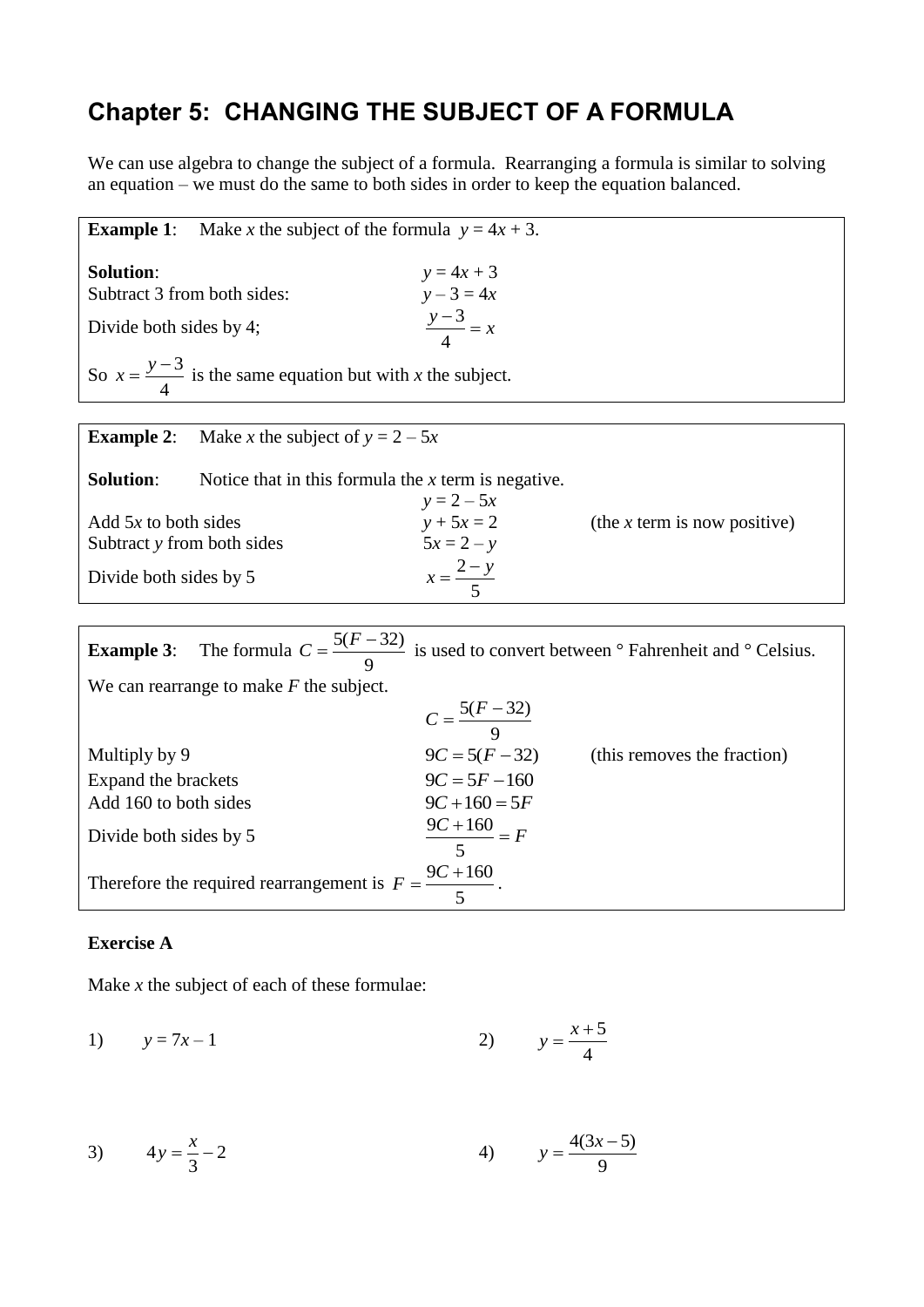### **Rearranging equations involving squares and square roots**

| <b>Example 4:</b> Make x the subject of $x^2 + y^2 = w^2$ |                                                              |  |
|-----------------------------------------------------------|--------------------------------------------------------------|--|
| <b>Solution:</b>                                          | $x^2 + y^2 = w^2$                                            |  |
| Subtract $y^2$ from both sides:                           | $x^{2} = w^{2} - y^{2}$ (this isolates the term involving x) |  |
| Square root both sides:                                   | $x = \pm \sqrt{w^2 - y^2}$                                   |  |

Remember that you can have a positive or a negative square root. We cannot simplify the answer any more.

| <b>Example 5:</b> Make <i>a</i> the subject of the formula $t = \frac{1}{4} \sqrt{\frac{5a}{h}}$ |                                       |  |
|--------------------------------------------------------------------------------------------------|---------------------------------------|--|
| <b>Solution:</b>                                                                                 | $t = \frac{1}{4} \sqrt{\frac{5a}{h}}$ |  |
| Multiply by 4                                                                                    | $4t = \sqrt{\frac{5a}{h}}$            |  |
| Square both sides                                                                                | $16t^2 = \frac{5a}{h}$                |  |
| Multiply by $h$ :                                                                                | $16t^2h = 5a$                         |  |
| Divide by 5:                                                                                     | $\frac{16t^2h}{5} = a$                |  |

#### **Exercise B:**

Make *t* the subject of each of the following

1) 32  $P = \frac{wt}{2}$ *r*  $=$ 2) 2 32  $P = \frac{wt}{2}$ *r*  $=$ 

$$
V = \frac{1}{3}\pi t^2 h
$$

$$
5) \t Pa = \frac{w(v-t)}{g} \t 6) \t r = a + bt^2
$$

More help:

[http://www.mymaths.co.uk/tasks/library/loadLesson.asp?title=simplify/rearrangehigher&taskID=11](http://www.mymaths.co.uk/tasks/library/loadLesson.asp?title=simplify/rearrangehigher&taskID=1170)  $\overline{70}$  $\overline{70}$  $\overline{70}$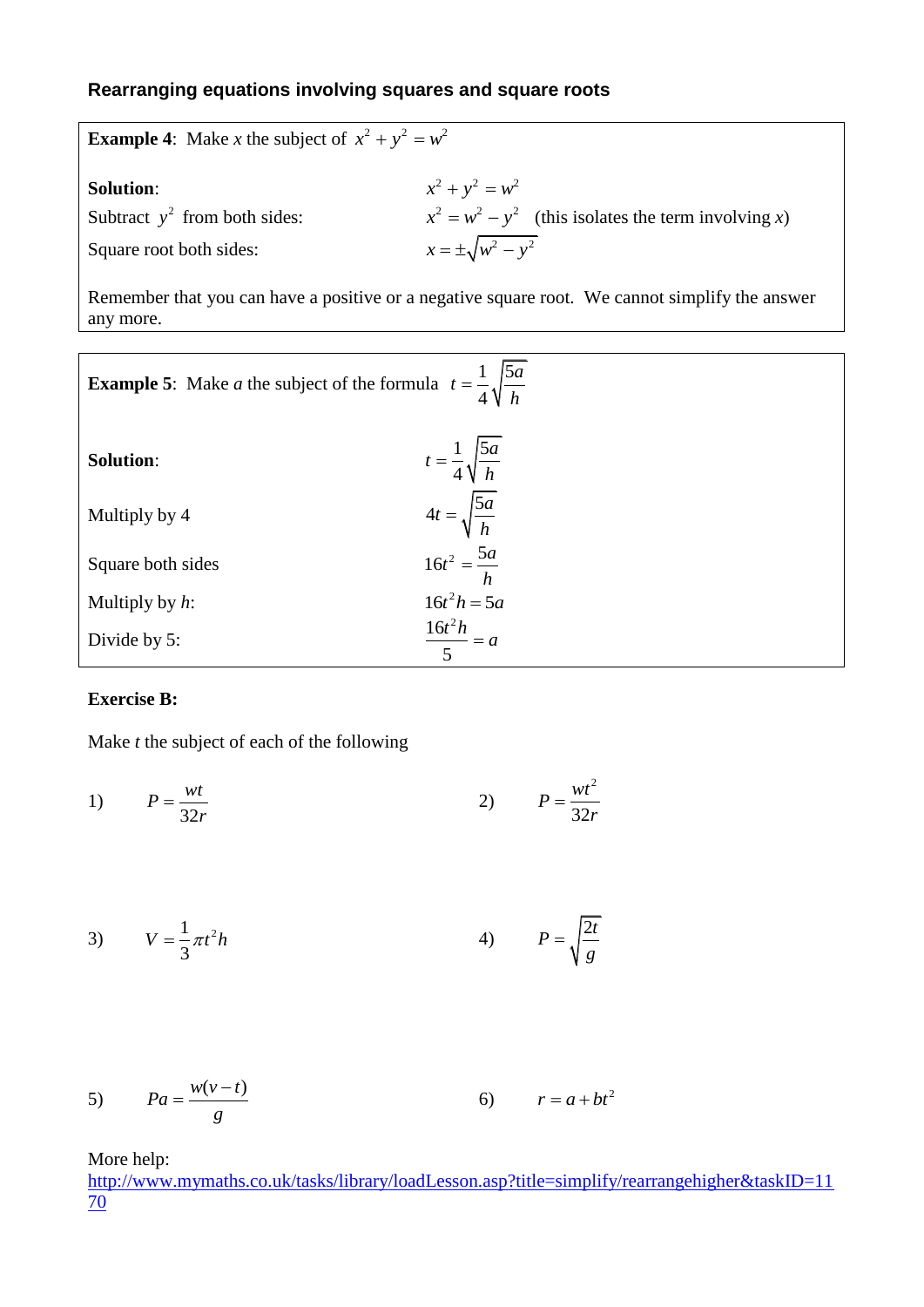### **More difficult examples**

Sometimes the variable that we wish to make the subject occurs in more than one place in the formula. In these questions, we collect the terms involving this variable on one side of the equation, and we put the other terms on the opposite side.

| Make <i>t</i> the subject of the formula $a - xt = b + yt$<br><b>Example 6:</b> |                                |  |
|---------------------------------------------------------------------------------|--------------------------------|--|
| <b>Solution:</b>                                                                | $a - xt = b + yt$              |  |
| Start by collecting all the t terms on the right hand side:                     |                                |  |
| Add $xt$ to both sides:                                                         | $a = b + yt + xt$              |  |
| Now put the terms without a $t$ on the left hand side:                          |                                |  |
| Subtract <i>b</i> from both sides:                                              | $a-b = yt + xt$                |  |
| Factorise the RHS:                                                              | $a-b = t(y + x)$               |  |
| Divide by $(y + x)$ :                                                           | $\frac{a-b}{a} = t$<br>$y + x$ |  |
| So the required equation is                                                     | $t=\frac{a-b}{a}$<br>$y + x$   |  |
|                                                                                 |                                |  |

| <b>Example 7:</b> Make <i>W</i> the subject of the formula $T - W = \frac{Wa}{2b}$                      |                        |                                  |
|---------------------------------------------------------------------------------------------------------|------------------------|----------------------------------|
| <b>Solution:</b> This formula is complicated by the fractional term. We begin by removing the fraction: |                        |                                  |
| Multiply by $2b$ :                                                                                      | $2bT - 2bW = Wa$       |                                  |
| Add 2bW to both sides:                                                                                  | $2bT = Wa + 2bW$       | (this collects the W's together) |
| Factorise the RHS:                                                                                      | $2bT = W(a + 2b)$      |                                  |
| Divide both sides by $a + 2b$ :                                                                         | $W = \frac{2bT}{a+2b}$ |                                  |

If you need more help you can download an information booklet on rearranging equations from the following website:

<http://www.mathcentre.ac.uk/resources/workbooks/mathcentre/web-formulae2-tom.pdf>

#### **Exercise C**

Make *x* the subject of these formulae:

1) 
$$
ax+3=bx+c
$$
 2)  $3(x+a)=k(x-2)$ 

3) 
$$
y = \frac{2x+3}{5x-2}
$$
 4)  $\frac{x}{a} = 1 + \frac{x}{b}$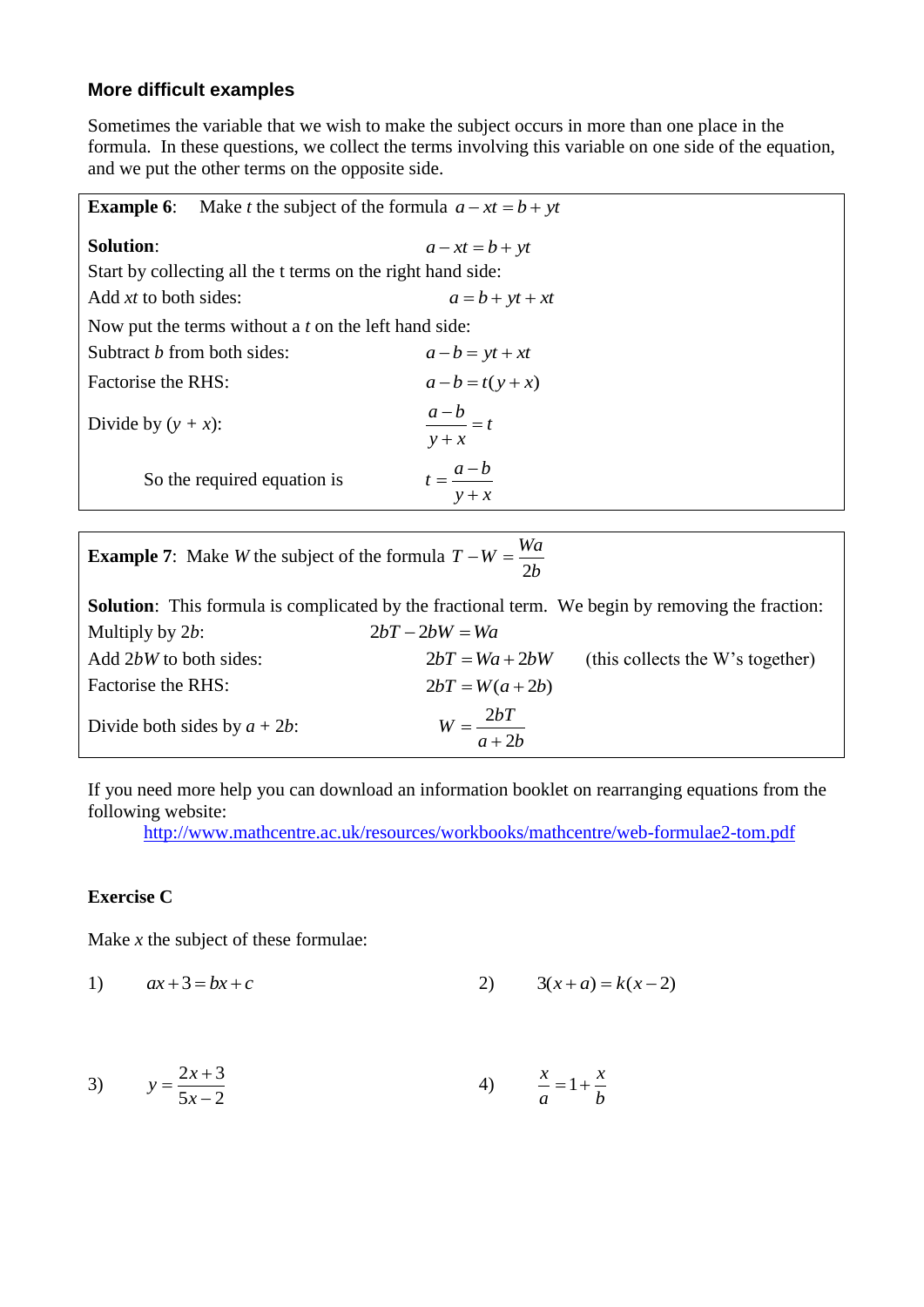# **Chapter 6: SOLVING QUADRATIC EQUATIONS**

A quadratic equation has the form  $ax^2 + bx + c = 0$ .

There are two methods that are commonly used for solving quadratic equations:

- \* factorising
- \* the quadratic formula

Note that not all quadratic equations can be solved by factorising. The quadratic formula can always be used however.

#### **Method 1: Factorising**

Make sure that the equation is rearranged so that the right hand side is 0. It usually makes it easier if the coefficient of  $x^2$  is positive.

```
Example 1 : Solve x^2 - 3x + 2 = 0
```
Factorise  $(x-1)(x-2) = 0$ Either  $(x - 1) = 0$  or  $(x - 2) = 0$ So the solutions are  $x = 1$  or  $x = 2$ 

Note: The individual values  $x = 1$  and  $x = 2$  are called the **roots** of the equation.

```
Example 2:
                     x^2 - 2x = 0
```
Factorise:  $x(x-2) = 0$ Either  $x = 0$  or  $(x - 2) = 0$ So  $x=0$  or  $x=2$ 

[http://www.mymaths.co.uk/tasks/library/loadLesson.asp?title=factorising/solveQuadsByFactoring&t](http://www.mymaths.co.uk/tasks/library/loadLesson.asp?title=factorising/solveQuadsByFactoring&taskID=1181) [askID=1181](http://www.mymaths.co.uk/tasks/library/loadLesson.asp?title=factorising/solveQuadsByFactoring&taskID=1181)

### **Method 2: Using the formula**

Recall that the roots of the quadratic equation  $ax^2 + bx + c = 0$  are given by the formula:

$$
x = \frac{-b \pm \sqrt{b^2 - 4ac}}{2a}
$$

**Example 3:** Solve the equation  $2x^2 - 5 = 7 - 3x$ 

**Solution**: First we rearrange so that the right hand side is 0. We get  $2x^2 + 3x - 12 = 0$ We can then tell that  $a = 2$ ,  $b = 3$  and  $c = -12$ .

Substituting these into the quadratic formula gives:  
\n
$$
x = \frac{-3 \pm \sqrt{3^2 - 4 \times 2 \times (-12)}}{2 \times 2} = \frac{-3 \pm \sqrt{105}}{4}
$$
\n(this is the *surd form* for the solutions)

If we have a calculator, we can evaluate these roots to get:  $x = 1.81$  or  $x = -3.31$ 

If you need more help with the work in this chapter, there is an information booklet downloadable from this web site:

 <http://www.mathcentre.ac.uk/resources/workbooks/mathcentre/web-quadraticequations.pdf> [http://www.mymaths.co.uk/tasks/library/loadLesson.asp?title=quadraticformula/formulamovie&tas](http://www.mymaths.co.uk/tasks/library/loadLesson.asp?title=quadraticformula/formulamovie&taskID=1160)  $kID=1160$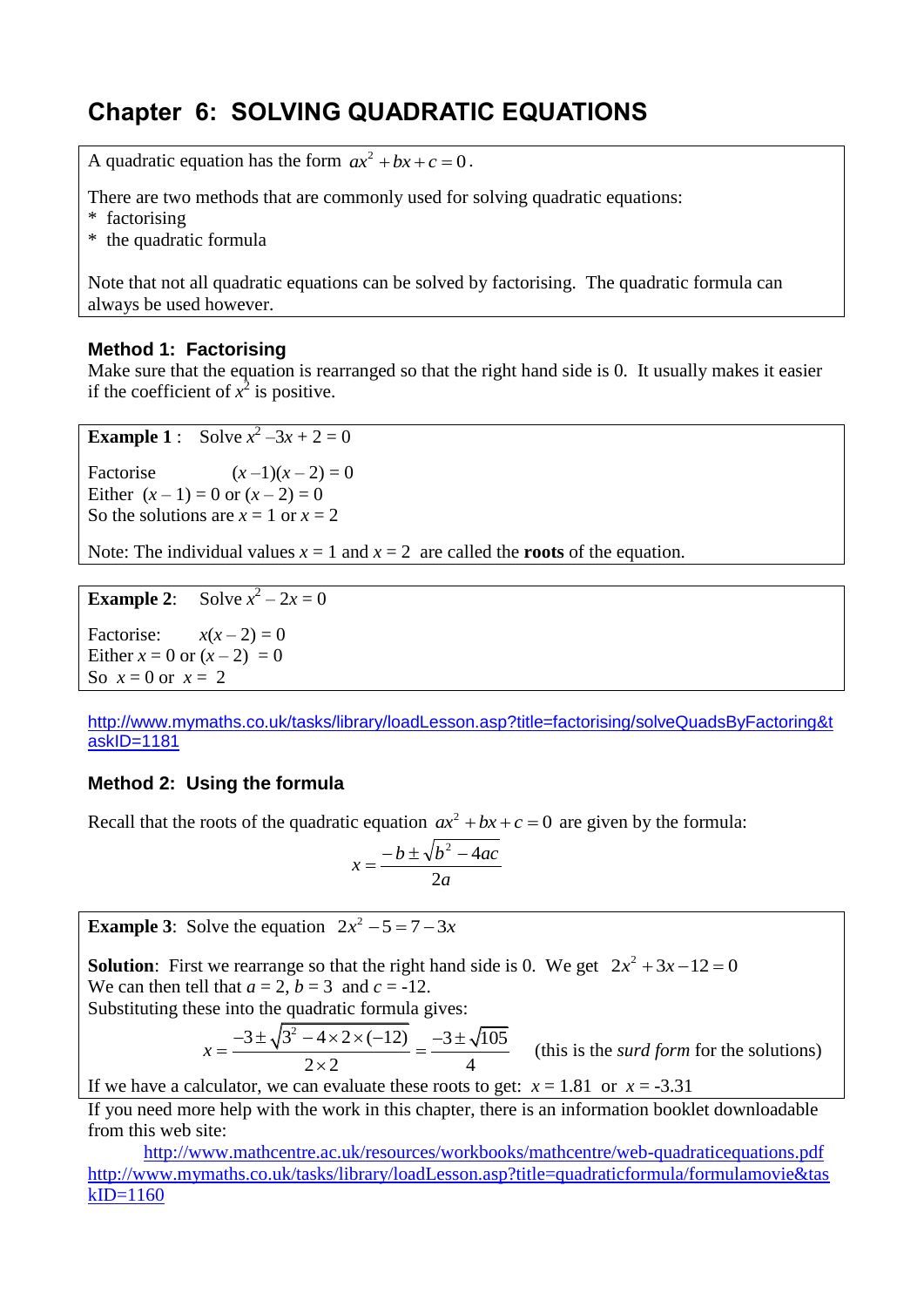#### **EXERCISE**

- 1) Use factorisation to solve the following equations:
- a) *x*  $x^2 + 3x + 2 = 0$  b) *x*  $x^2-3x-4=0$
- c)  $x^2 = 15 2x$
- 2) Find the roots of the following equations: a)  $x^2 + 3x = 0$  b) *x*  $x^2 - 4x = 0$
- c)  $4 x^2 = 0$
- 3) Solve the following equations either by factorising or by using the formula:
- a)  $6x^2 5x 4 = 0$  b) 8*x*  $x^2 - 24x + 10 = 0$

4) Use the formula to solve the following equations to 3 significant figures. Some of the equations can't be solved.

a) *x*  $x^2 + 7x + 9 = 0$  $+7x +9 = 0$  b)  $6 + 3x = 8x^2$ 

c) 
$$
4x^2 - x - 7 = 0
$$
 d)  $x^2 - 3x + 18 = 0$ 

e)  $3x^2 + 4x + 4 = 0$  f)  $3x$  $x^2 = 13x - 16$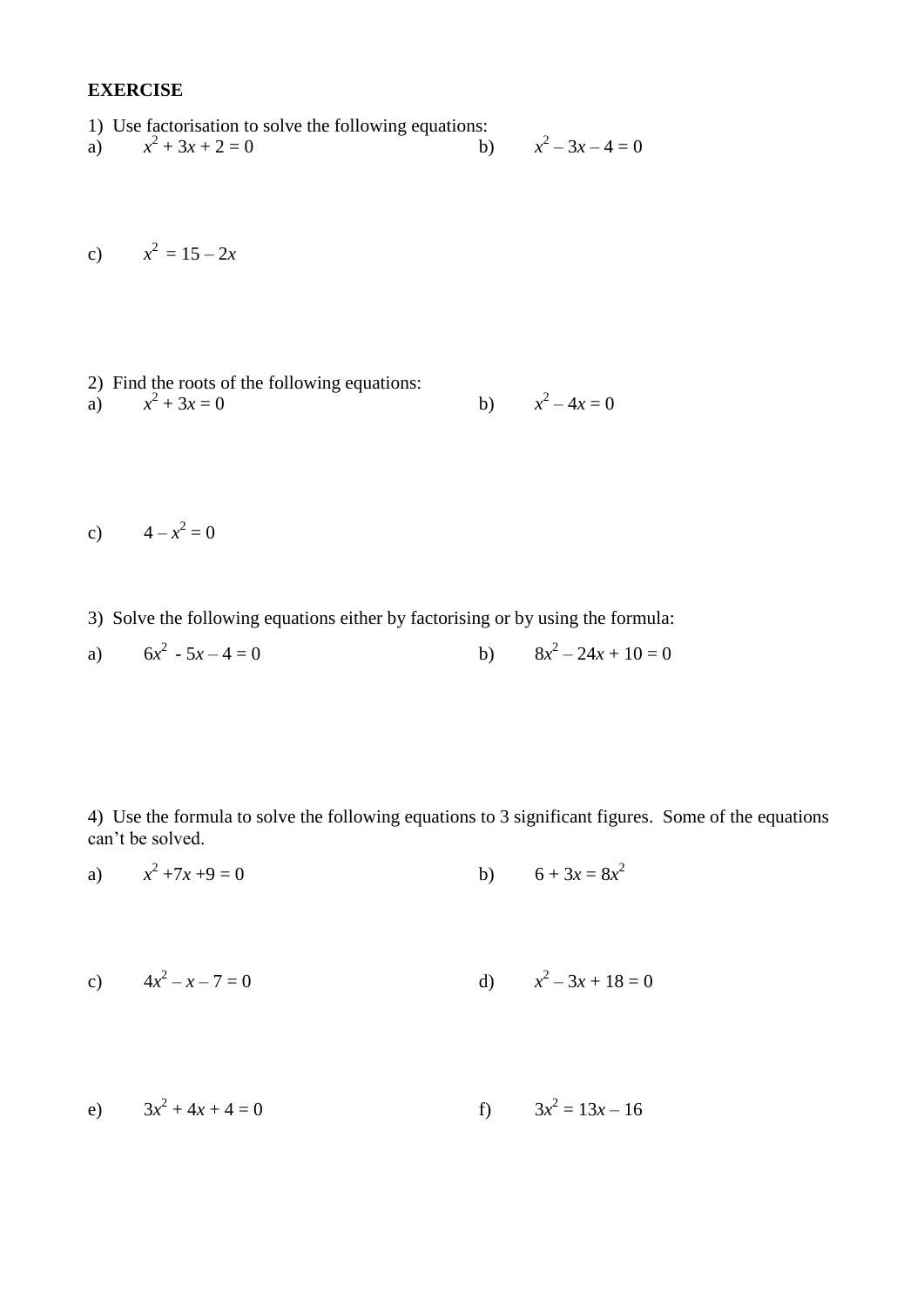# **Chapter 7: INDICES**

**Basic rules of indices**

 $y^4$  means  $y \times y \times y \times y$ .

*y y y y y* means . 4 is called the **index** (plural: indices), **power** or **exponent** of *y*.

There are 3 basic rules of indices:

| 1) $a^m \times a^n = a^{m+n}$ | e.g. $3^4 \times 3^5 = 3^9$ |
|-------------------------------|-----------------------------|
| 2) $a^m \div a^n = a^{m-n}$   | e.g. $3^8 \times 3^6 = 3^2$ |
| 3) $(a^m)^n = a^{mn}$         | e.g. $(3^2)^3 = 3^{10}$     |

#### **Further examples**

| $y^4 \times 5y^3 = 5y^7$                      |                                                                  |
|-----------------------------------------------|------------------------------------------------------------------|
| $4a^3 \times 6a^2 = 24a^5$                    | (multiply the numbers and multiply the $a$ 's)                   |
| $2c^2 \times (-3c^6) = -6c^8$                 | (multiply the numbers and multiply the $c's$ )                   |
| $24d^7 \div 3d^2 = \frac{24d^7}{3d^2} = 8d^5$ | (divide the numbers and divide the $d$ terms i.e. by subtracting |
|                                               | the powers)                                                      |

#### **Exercise A**

Simplify the following:

- 1)  $b \times 5b^5$  $=$  (Remember that  $b = b^1$ ) 2)  $3c^2 \times 2c^5 =$ 3)  $b^2 c \times b c^3 =$ 4)  $2n^6 \times (-6n^2) =$ 5)  $8n^8 \div 2n^3 =$ 6)  $d^{11} \div d^9 =$ 7)  $(a^3)^2 =$
- 8)  $(-d^4)^3 =$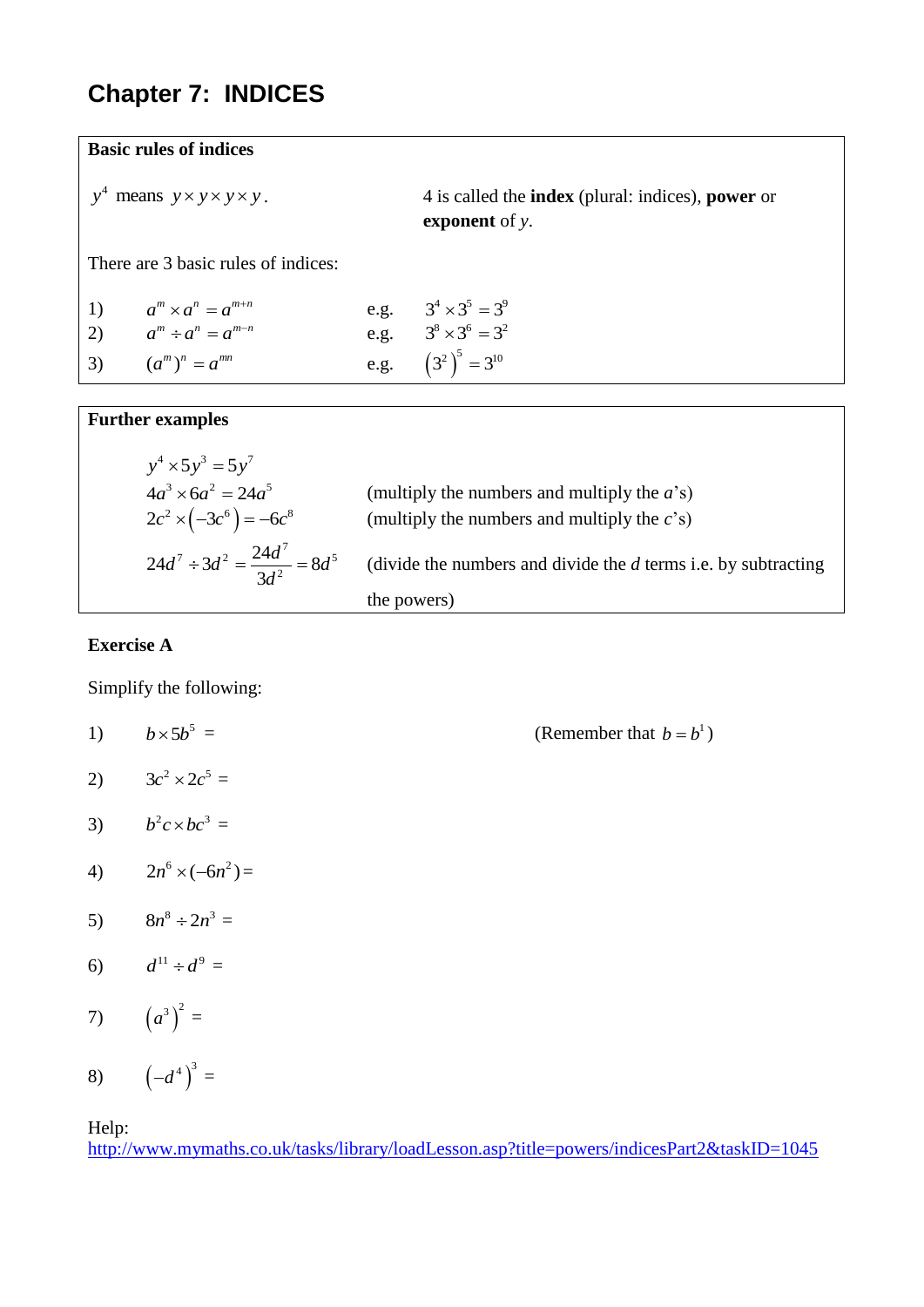### **More complex powers**

Zero index:  
\nRecall from GCSE that  
\nRecall from GCSE that  
\n
$$
a^0 = 1
$$
.  
\nThis result is true for any non-zero number a.  
\nTherefore  $5^0 = 1$   $\left(\frac{3}{4}\right)^0 = 1$   $(-5.2304)^0 = 1$   
\nNegative powers  
\nA power of -1 corresponds to the reciprocal of a number, i.e.  $a^{-1} = \frac{1}{a}$   
\nTherefore  $5^{-1} = \frac{1}{5}$   
\n $0.25^{-1} = \frac{1}{0.25} = 4$   
\n $\left(\frac{4}{5}\right)^1 = \frac{5}{4}$  (you find the reciprocal of a fraction by swapping the top and bottom over)  
\nThis result can be extended to more general negative powers:  $a^{-n} = \frac{1}{a^n}$ .  
\nThis means:  
\n $3^{-2} = \frac{1}{3^2} = \frac{1}{9}$   
\n $2^{-4} = \frac{1}{2^4} = \frac{1}{16}$   
\n $\left(\frac{1}{4}\right)^{-2} = \left(\left(\frac{1}{4}\right)^{-1}\right)^2 = \left(\frac{4}{1}\right)^2 = 16$   
\nFractional powers correspond to roots:  
\nFractional powers correspond to roots:  
\n $a^{1/2} = \sqrt{a}$   $a^{1/3} = \sqrt[3]{a}$   $a^{1/4} = \sqrt[4]{a}$   
\nIn general fractional power can be dealt with in the following way:  $a^{m/n} = (a^{1/n})^m$   
\nSo  $4^{3/2} = (\sqrt[3]{a})^3 = 2^3 = 8$   
\n $\left(\frac{3}{27}\right)^{3/2} = \left(\left(\frac{8}{27}\right)^{1/2}\right)^2 = \left(\frac{2}{3}\right)^2 = \frac{4}{9}$   
\nSo  $4^{3/2} = (\sqrt{4})^3 = 2^3 = 8$   
\n $\left(\frac{36}{27}\right)^{3/2} = \left(\frac{36}{27}\right)^{3/2} = \left(\frac{\sqrt{36}}{25}\right)^3 = \left(\frac{6}{25}\right)^3 = \frac{216}{125}$   
\nHei- http://www.mymalbs.com/knask/dhary/oodLesson asp/title-powers/ind